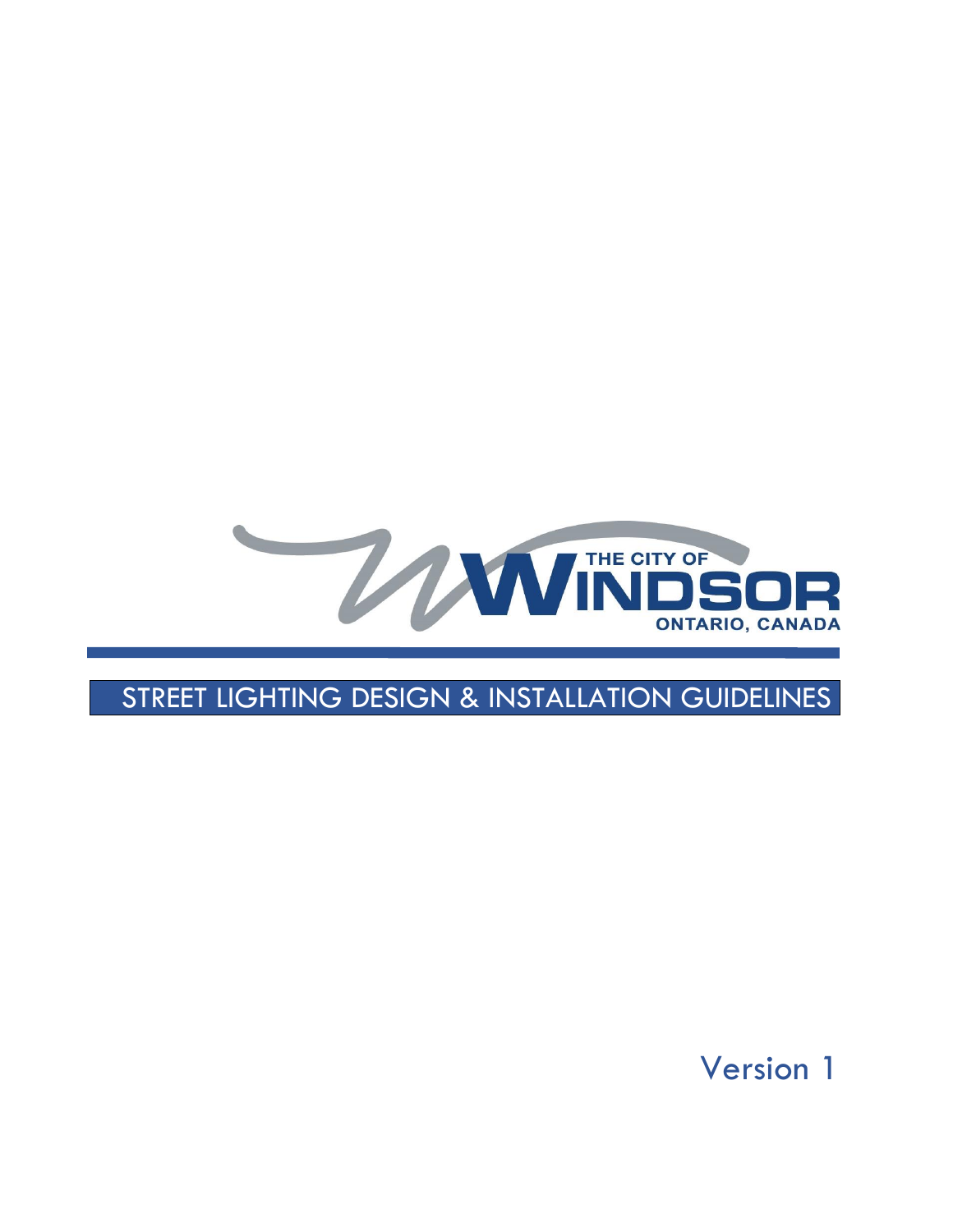# INTRODUCTION

The purpose of the guideline is to outline the best practice for the design and the installation of the streetlight infrastructure in a subdivision within the City of Windsor. The guidelines is applicable to all new subdivisions, the City of Windsor streetlight upgrades and maintenance activities. All existing installations shall be grand fathered in and will be maintained as installed. The Designer & the Contractor shall contact the City of Windsor for any questions or concerns.

The material included reflects current standards at the time of publication; in the future, it will be necessary to update this manual as regulations, design standards, municipal policies and best practices change. The City of Windsor reserves the right to revise this manual at any time without notice. Users of the manual are responsible to ensure they are referencing the current version. The City of Windsor shall not be held liable in any manner for damages incurred by a third party resulting from the use of the information provided.

#### Revision Summary

| VERSION DATE |                | <b>REVISED BY</b>                                 | <b>DESCRIPTION</b>  |
|--------------|----------------|---------------------------------------------------|---------------------|
|              | October - 2021 | <b>Traffic &amp; Signals</b><br><b>Department</b> | Initial Publication |
|              |                |                                                   |                     |
|              |                |                                                   |                     |
|              |                |                                                   |                     |
|              |                |                                                   |                     |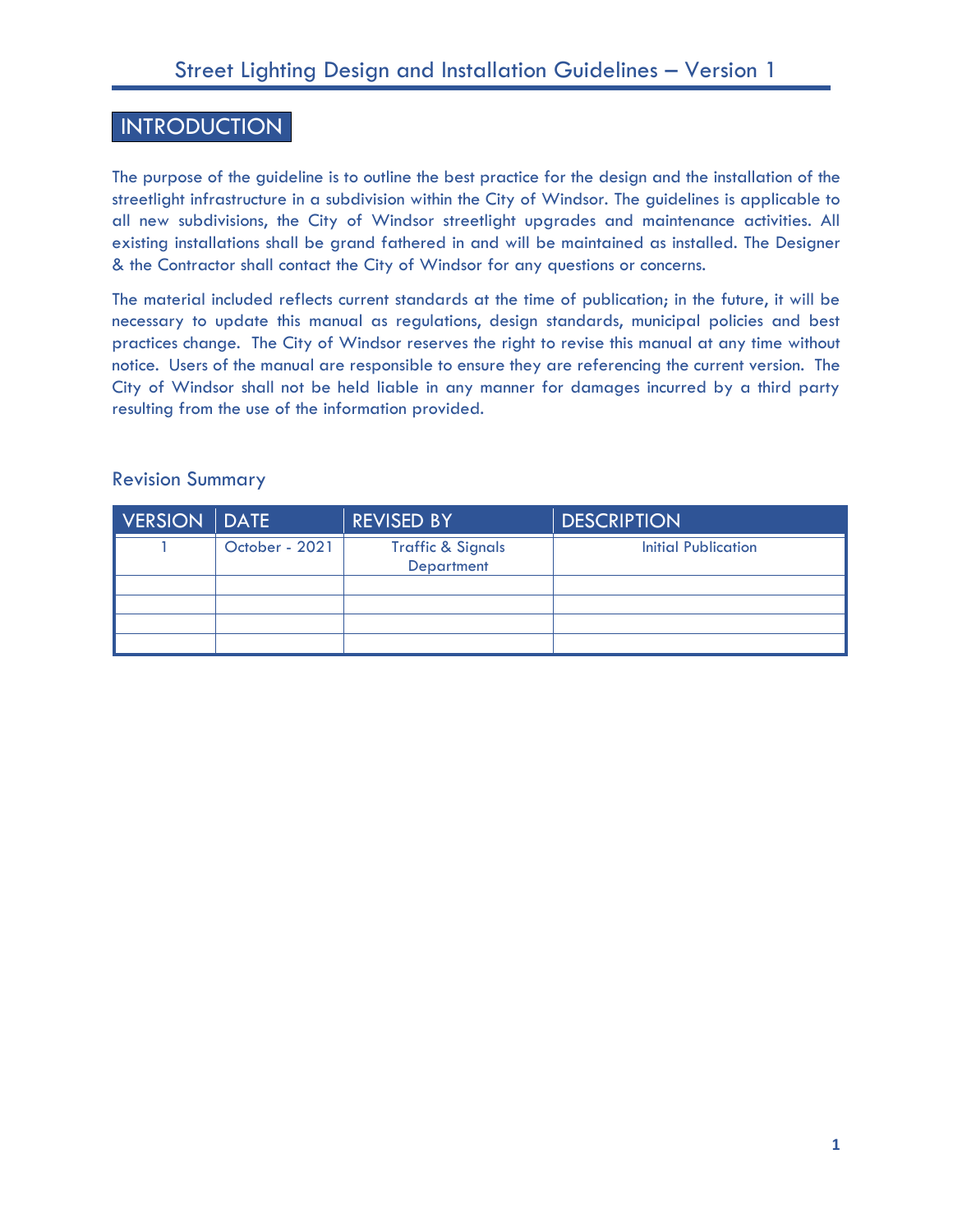# GENERAL

All the streetlight design and the installation shall be completed in accordance with the Ontario Electrical Safety Code (Latest Edition) including local amendments and by-laws, Provincial and Municipal Codes and ENWIN construction standards. In the event of any conflict or inconsistency among the standards, such inconsistency shall be resolved by observing the following order of precedence:

- a) Ontario Electrical Safety Code (Latest Edition)
- b) ENWIN Utilities Construction Standards (Latest Revision)
- c) Ontario Provincial Standards (OPSS)

The Contractor shall ensure that the construction and the installation of the street lighting infrastructure shall be completed in accordance with the contract documents. The Designer and the Contractor shall contact ENWIN at [tst@enwin.com](mailto:tst@enwin.com) for the latest revisions of streetlight construction standards and approved materials. For the subdivision drawings, the Designer shall prepare streetlight drawings in their respective title blocks and shall include below section in their streetlight drawings.



All streetlight drawings shall be signed off by the City Engineer and Sr. Manager of Traffic Operations and Parking Services before the electrical drawings are issued for Tender. The Contractor shall note that all the street lighting installations will require an Electrical Safety Authority inspection. All the fees in coordination with the ESA inspection are to be covered by the Contractor. Before the connection request is sent to ENWIN Utilities and the final connection is made, the Contractor will provide hand marked as-built drawings and will fill out and return the "Contractor Streetlight Data Collection Sheet" to the City of Windsor within two (2) working days after the ESA inspection. The Designer shall submit the as built CAD files and pdfs to the City and ENWIN Utilities after the project completion.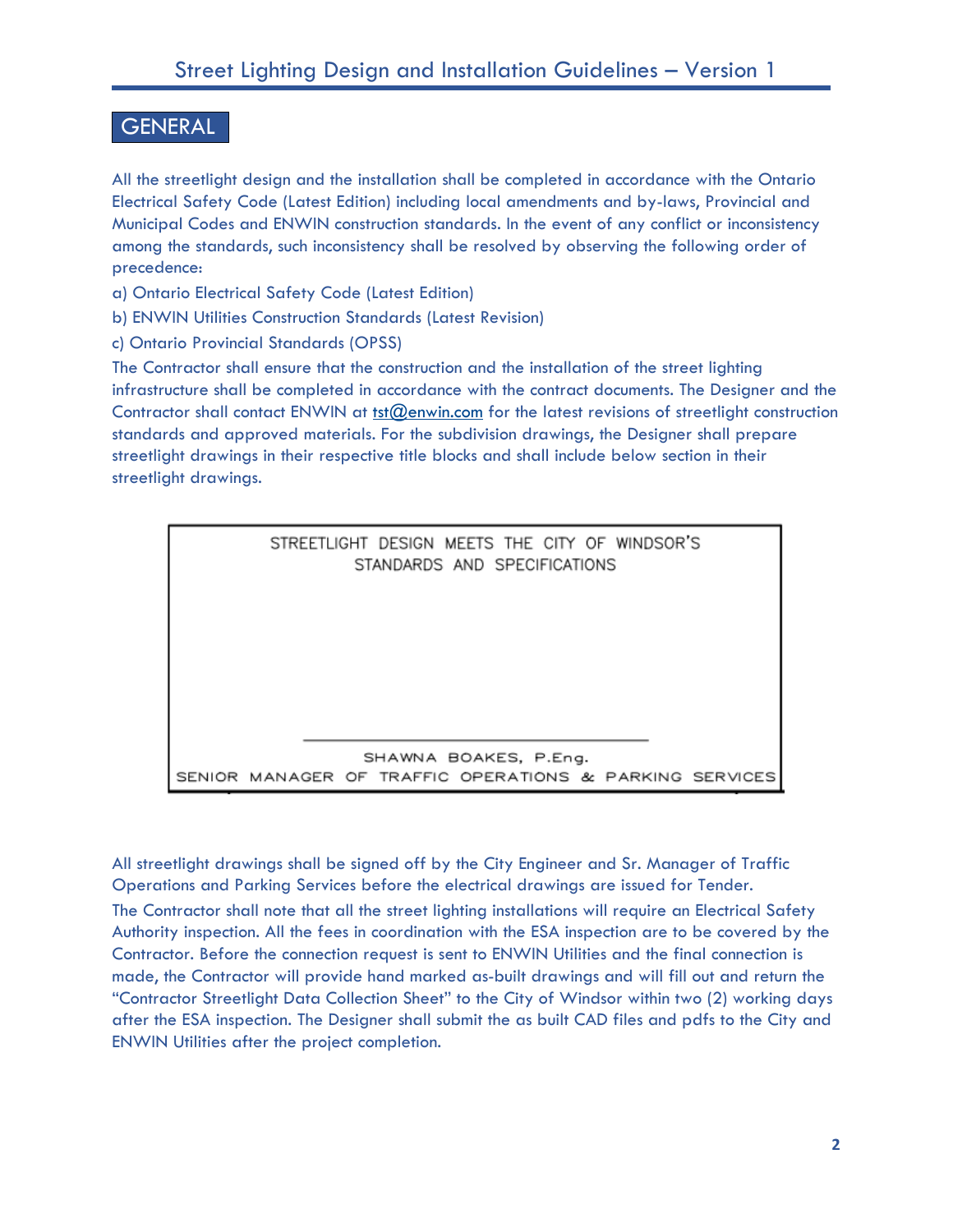### Photometric Study Recommendation

- All photometric studies performed within the City of Windsor shall follow and meet IES RP-8 (Latest Edition).
- The Designer shall use AGi32 software for the lighting calculation and will need an approval from the City of Windsor if the Designer is planning to use any alternate software for the study.
- Luminance design method with a continuous calculation grid shall be used for the calculation of roadway lighting levels and illuminance design method for the intersections, curved road sections, roundabouts and cul-de-sacs.
- The calculation grid for the intersections shall include the crosswalks and the conflict areas as recommended in RP-8 (Latest Edition).
- The Designer shall use 0.80 as a Light Loss factor (LLF) in their study.
- The Designer shall submit AGI32 files along with the pdf drawings for the City's review.

## Design and Installation

#### **1.1 Streetlight Conduit**

Streetlight conduit shall be 53mm heavy-duty rigid PVC Schedule 40 in accordance with CSA 22.2 No 211.2 including trenching, excavation, backfilling and includes all fittings (bends, couplings, adaptors, end plugs, etc., in accordance with CSA Standard C22.2 - No. 85). The Contractor shall follow OPSS.MUNI 603 for the installation of the conduit, shall meet OESC standards (Latest Revision) and obtain ESA inspection. In a subdivision, streetlight conduit shall be placed in a common trench on the same level as the secondary cables in a joint utility trench as per ENWIN construction standards D-T17 and 62-1-17. Conduits shall be placed on one side of the trench and shall not be overlaid on top of secondary cables. Proper clearances shall be maintained between the streetlight conduit and other utilities. The Designer and the Contractor shall ensure the number of conduit bends do not exceed the requirements of the Ontario Electrical Safety Code (Latest Revision).

#### **1.1.1 Streetlight conduit at a pole**

41mm flexible PVC conduit shall be used at the pole aperture. There shall be continuous ducting between the flexible conduit and rigid conduit with no exposed cable. The Contractor shall refer to ENWIN construction standards D-SL1 & D-SL2 as a reference.

#### **1.1.2 Streetlight conduit at the Load Centre**

In a subdivision, two (2) 53mm rigid PVC conduits shall be used at a breaker panel. Each 53mm conduit is assigned to an individual breaker. ENWIN utilities will make provisions for the number of conduit holes punched and capped. The Designer and the Contractor shall refer to ENWIN construction standards 11.0.1.A0.1, 11.0.1.AC.1, 11.0.1.AC.2 & 11.0.1.AC.3 as a reference.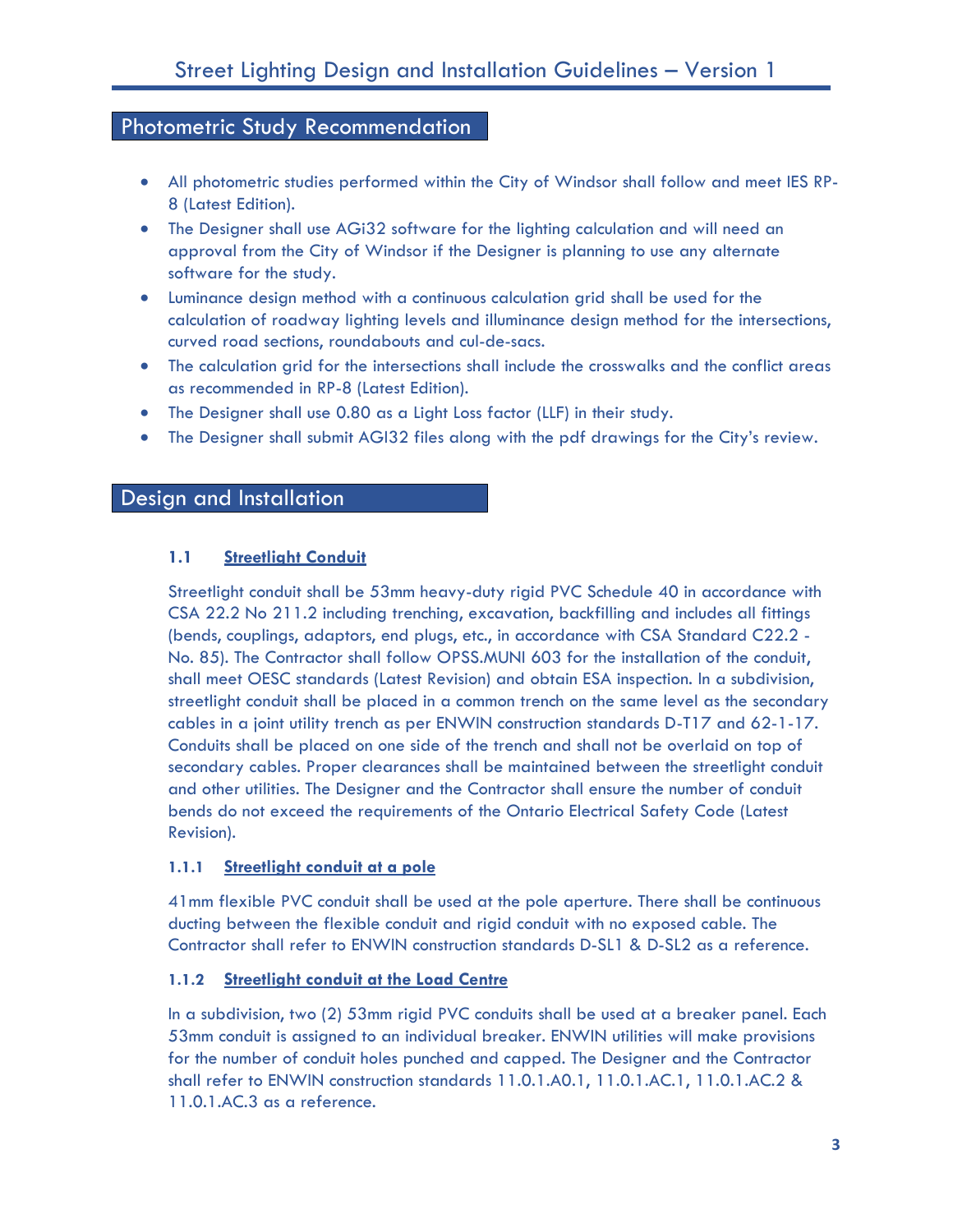#### **1.2 Streetlight cable**

Streetlight cables for the luminaires shall be single conductor; stranded copper, low voltage cable rated 600 volts if they are installed underground. Cables shall be RWU 90 rated meeting the requirements of CSA C22.2 No.38. Overhead streetlight cables shall be either #4 duplex or #4 triplex based on the type/material of the streetlight pole that luminaires are connected to. Overhead connections shall meet CSA and OESC bonding requirements. The Contractor shall follow OPSS.MUNI 604 and ENWIN construction standards 11.0.1.G, 11.0.1.AD.1, 11.0.1.AD.2 & 11.0.1.AD.3, 11.0.1.I for the installation of cables.

For the underground connections, all the streetlight cables shall be installed in a conduit and all joints in the luminaire shall be made in the pole hand holes. Bare underground splices for the streetlight cable is not acceptable.

### **1.3 Poles**

The Designer shall place the streetlight poles on the property line between residential lots and shall maintain following pole clearances during their streetlight design:

- a. A minimum clearance of 3.0m shall be maintained from the centre of the pole to the edge of the transformer pad.
- b. A minimum clearance of 3.0m shall be maintained from the centre of the pole to the centre of the fire hydrant.
- c. A minimum clearance of 2.0m shall be maintained from the centre of the pole to the centre of a storm sewer, sanitary sewer and watermain.
- d. A minimum clearance of 1.5m shall be maintained from the centre of the pole to the edge of the driveway.
- e. A minimum clearance of 1.5m shall be maintained from the back of the curb to the centre of the pole.
- f. A minimum clearance of 1.0m shall be maintained from the centre of the pole to the catch basin.
- g. A minimum clearance of 0.5m shall be maintained from the centre of the pole to the edge of the junction box.

The Contractor shall follow OPSS.MUNI 615 for the installation of the streetlight poles and refer to ENWIN construction standard 11.0.1.D for pole details. It is not recommended to install a pole at the end of a permanent cul-de-sac. The location of the streetlight poles shall be as per the contract documents. The Contractor shall ensure not to damage any existing street lighting infrastructure or utilities during the installation of streetlight poles.

#### **1.4 Luminaire and Brackets**

The Contractor shall follow OPSS.MUNI 617 and ENWIN construction standards 11.0.1.A3.a, 11.0.1.A3.b, 11.0.1.V, 11.0.1.J.2 for the installation of LED luminaires and brackets.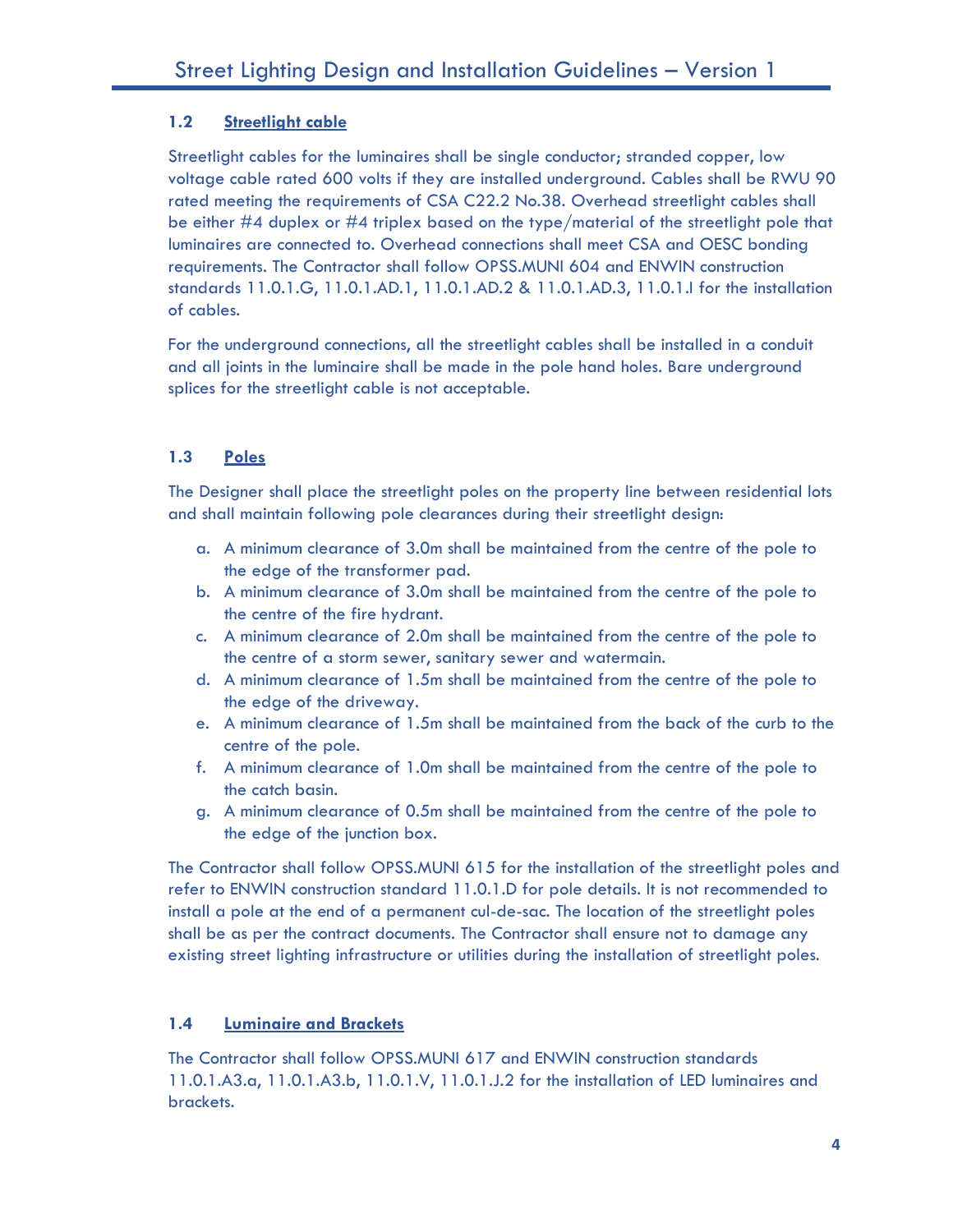#### **1.5 Junction boxes/Electrical chambers**

The Designer shall use a junction box if the streetlight conduit routing has more than four (4) 90° (degree) bends, including the bends located at the transformer/ breaker panel or at each streetlight pole. If the streetlight conduit is installed in a road crossing, it is recommended to use 1 (or 2) junction boxes based on the streetlight circuit design, one on either side of the road crossing.

The Contractor shall follow OPSS.MUNI 602 for the installation of junction boxes. All the conduits shall sweep in and out from the bottom and open base of the junction box. There shall be a foundation of 19mm clear crushed stone with the drainage pockets for the junction boxes. The conduits terminating in a junction box shall be provided with a bell end. The location of the boxes shall be confirmed with the City of Windsor & ENWIN Utilities. As a standard practice, it is recommended to install a junction box in a boulevard area and shall be protected throughout the construction. Junction box covers shall be levelled with the final grade after the overall completion of the construction. All the splices inside a junction box shall be made in weatherproof manner.

*Specifications: Material*-Precast polymer concrete, Tier 22 - heavy duty, Colour: Gary, Lockable Lid with Penta Head thread bolts with washer. Lid must be marked as "ELECTRIC".

*Size-*

- $\bullet$  12" (W) x 18" (L) x12(D)" in a subdivision (Manufacturer- Channell, Cat# BULKU111812). Interior Dimension: 10" (W) x 18" (L) x12(D)", HDPE junction box, Grade Level c/w cover to support, Road rated, Slip Resistance Tread pattern on the lid cover.
- $\bullet$  12" (W) x12" (L) x12" (D) where a handhole is required to be installed near a streetlight pole in a concrete pavement (Manufacturer –Synertech, Cat#1212).

#### **1.6 Grounding**

The Designer shall show grounding rods at the end of each streetlight circuit on the applicable streetlight drawings. The Contractor shall install all ground rods and wiring details including all connections and fittings required in ducts on poles for a complete installation. Grounding and bonding material used for streetlight application should all conform to CSA C22.2 No 41-07(Latest Edition). Ground rods shall be 3048mm x 19mm copper-clad steel rods. Ground plates shall be 254mm x 400mm x 6mm-galvanized steel with a minimum surface area of 0.2 square meters. The entire street lighting infrastructure shall be adequately grounded as per OPSS.MUNI 609, ENWIN construction standards & OESC standards.